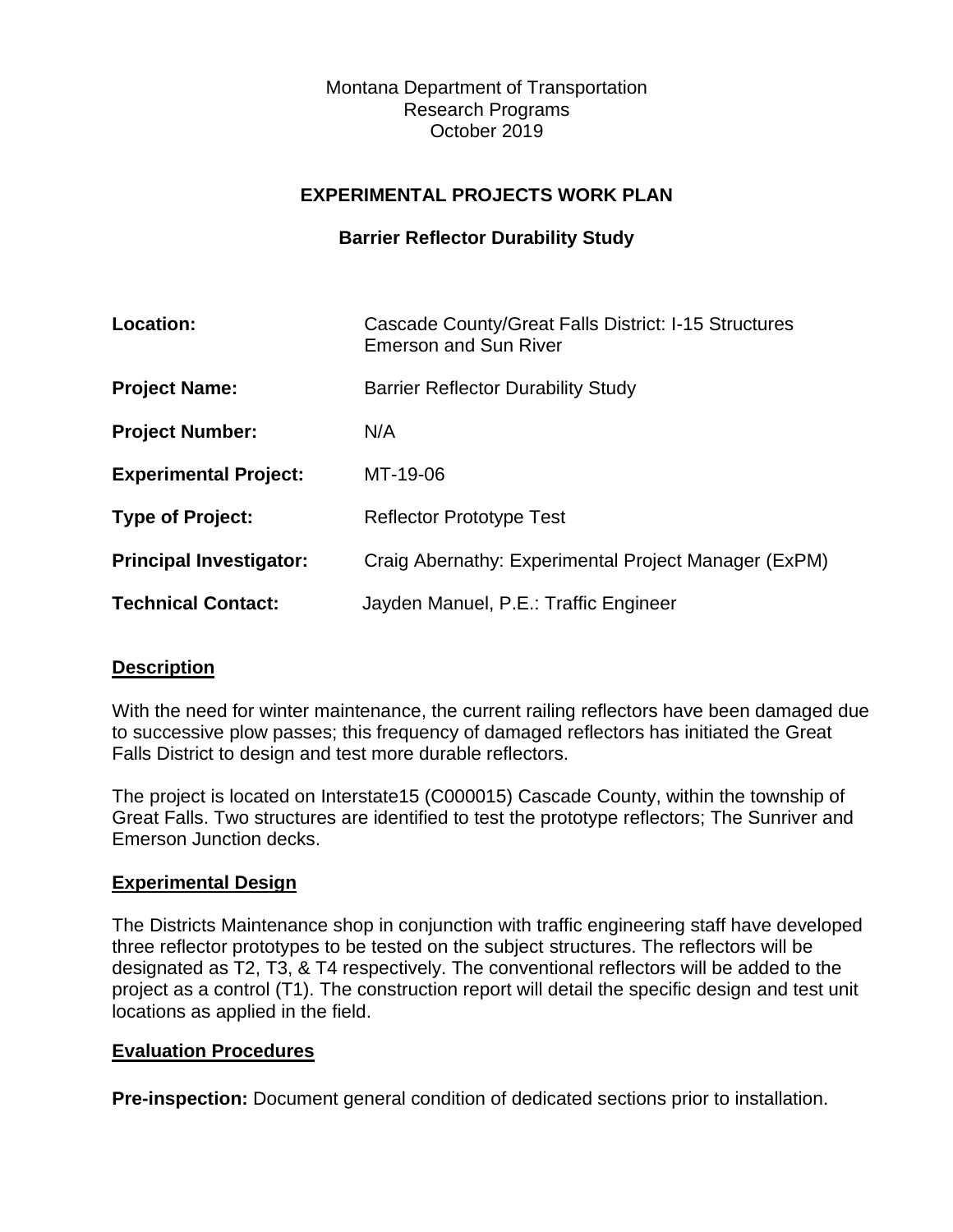**Construction Documentation:** The Research Section will document the construction methods, equipment used, material placement, weather, and specification conformance etc. (if applicable); and develop an initial location schematic.

**Post Documentation:** Will entail (at a minimum) monthly site visits/inspections of the sections for visual project documentation for inclusion into the final reports; in addition to include nighttime documentation of the reflector's efficacy; and to maintain the schematic map to track progress of the unit(s) condition and durability.

The District has discussed in conducting retro-reflectivity readings on the prototypes; if that data is collected it will be included in the report.

If an occurrence involving the performance of the prototypes requires additional inspections by Research outside the monthly inspections, Research staff will accommodate.

\*It is anticipated the duration of the analysis may only entail the 2019-20 winter season; but may be extended if necessary.

# **Evaluation Schedule**

Research will monitor and report on performance for the duration that the District deems it has enough data on the project to determine the best performing reflector. This is in accordance with the Department's "Experimental Project Procedures". Delivery of a construction/installation report, interim, monthly, annual or semi-annual reports is required as well as a final project report (responsibility of Research). A web page will be dedicated to display all reporting from the project.

| 2019: October: | Installation/Construction Report |  |
|----------------|----------------------------------|--|
|----------------|----------------------------------|--|

2019: October-December: Monthly Inspections

2020: January-April: Final Evaluation/Final Report and Presentation

\*If considered the extra data collection and analysis will add value to the overall results of the project.